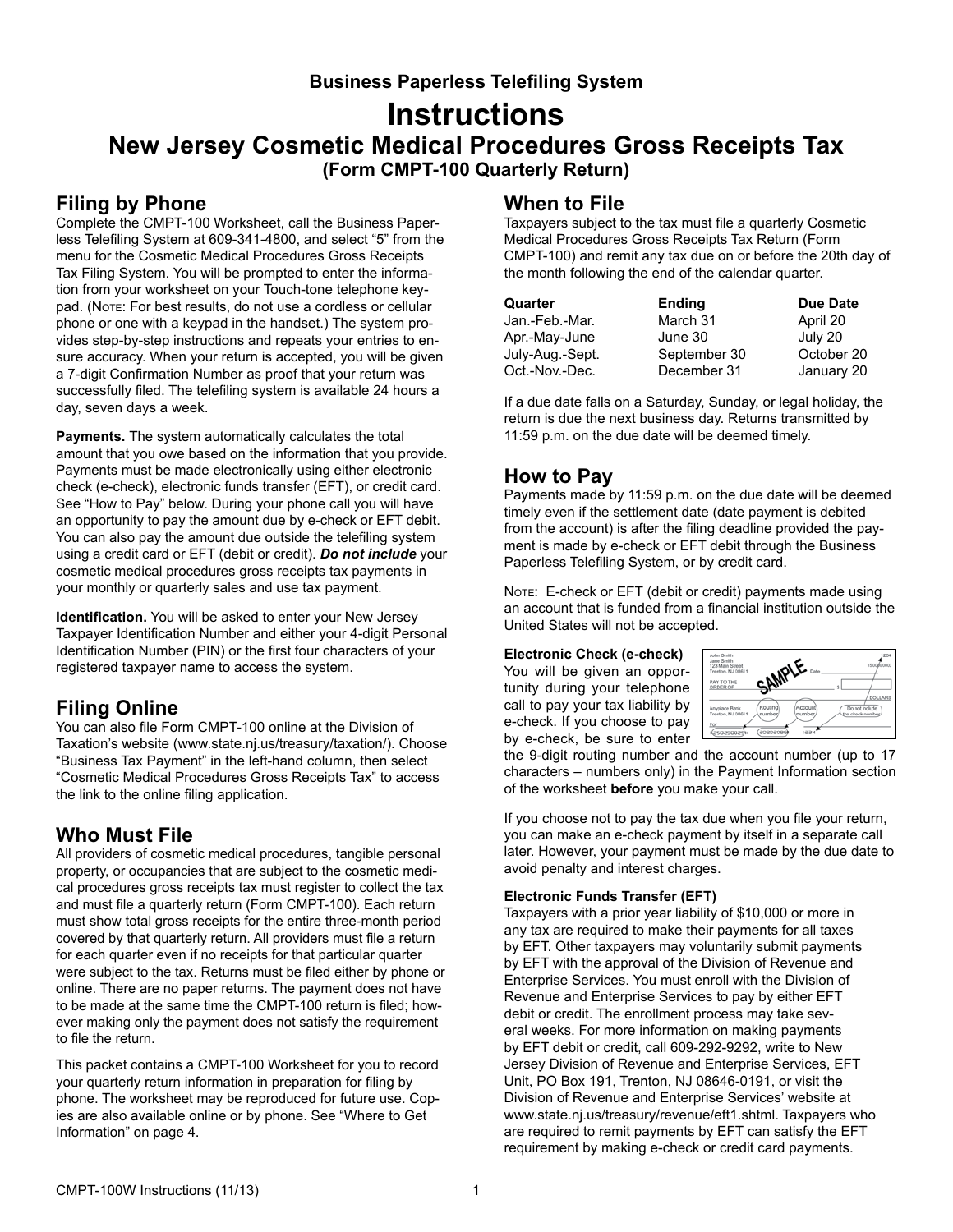If you are an EFT debit payer, you can initiate payments through the Business Paperless Telefiling System when filing your return. If you choose not to pay the tax due at the same time you file your return, you can make an EFT debit payment by itself in a separate call later. EFT credit payers must make their cosmetic medical procedures gross receipts tax payments as separate transactions outside the Business Paperless Telefiling System. Your payment must be made by the due date to avoid penalty and interest charges.

#### **Credit Card**

To pay your tax liability by credit card, call 1-888-673-7694 or go to the Division of Taxation's website at www.state.nj.us/ treasury/taxation/ after you have completed your telephone filing and received a Confirmation Number. When paying online, click on "Business Tax Payment" in the left-hand column, then choose "Cosmetic Medical Procedures Gross Receipts Tax." Click on the link "File Online." Once you have entered your New Jersey Taxpayer Identification Number and PIN (or business name), choose "All Other Payments – Deficiencies" from the list, enter the month and year for which you are making a payment, and continue. A usage fee will be added to the total tax payment when you pay by credit card.

### **Penalties, Interest, and Fees**

Failure to file a return by the due date and/or failure to remit any taxes due by the due date will result in penalty and interest charges. Anyone required to collect the cosmetic medical procedures gross receipts tax does so as a trustee on behalf of the State of New Jersey. Thus, business owners, partners, corporate officers, and some employees of such businesses may be held personally liable for failure to collect the tax when required or for failure to file returns and remit any taxes due on a timely basis.

#### **Late Filing Penalties**

The late filing penalty is 5% per month (or fraction thereof) of the balance of tax liability due at original return due date not to exceed 25% of such tax liability. A penalty of \$100 per month (or fraction thereof) for each month the return is late will also be imposed.

#### **Late Payment Penalty**

The late payment penalty is 5% of the balance of the taxes due and paid late.

#### **Interest**

The annual interest rate is 3% above the average predominant prime rate. Interest is imposed each month (or fraction thereof) on the unpaid balance of the tax from the original due date to the date of payment. At the end of each calendar year any tax, penalties, and interest remaining due will become part of the balance on which interest is charged.

NOTE: The average predominant prime rate is the rate as determined by the Board of Governors of the Federal Reserve System, quoted by commercial banks to large businesses on December 1st of the calendar year immediately preceding the calendar year in which the payment was due or as determined by the Director in accordance with N.J.S.A. 54:48-2.

#### **Collection Fees**

In addition to the above penalties and interest, if your tax bill is sent to a collection agency, a referral cost recovery fee of 10% of the tax due will be added to your liability. If a certificate of

debt is issued for your outstanding liability, a fee for the cost of collection may also be imposed.

### **Phase-Out of Tax**

The cosmetic medical procedures gross receipts tax is being phased out over a two-year period beginning July 1, 2012. The tax is imposed for the periods and at the rates shown:

| <b>Period Procedures Performed</b> | <b>Tax Rate</b> |
|------------------------------------|-----------------|
| September 1, 2004 - June 30, 2012  | 6%              |
| July 1, 2012 - June 30, 2013       | 4%              |
| July 1, 2013 - June 30, 2014       | 2%              |
| July 1, 2014 and after             | $0\%$           |

### **General Information**

The cosmetic medical procedures gross receipts tax is imposed on the purchase of certain cosmetic medical procedures or goods or occupancies, such as hospital or clinic stays, required for or directly related to such procedures. Cosmetic medical procedures are medical procedures performed in order to improve a person's appearance without significantly serving to prevent or treat illness or disease or to promote proper functioning of the body. Examples include cosmetic surgery, hair transplants, cosmetic injections, cosmetic soft tissue fillers, dermabrasion and chemical peels, laser hair removal, laser skin resurfacing, laser treatment of leg veins, sclerotherapy, and cosmetic dentistry.

Cosmetic medical procedures do not include reconstructive surgery or dentistry to correct or minimize abnormal structures caused by congenital defects, developmental abnormalities, trauma, infection, tumor or disease, including procedures performed in order to improve function or provide a more normal appearance.

All providers of cosmetic medical procedures and related goods or occupancies are subject to the cosmetic medical procedures gross receipts tax. Providers may include, but are not limited to, surgeons, anesthesiologists, nurses, dermatologists, electrologists, hospitals, clinics, spas, hair replacement facilities, or sellers of medical supplies that may perform cosmetic medical procedures or provide medical facility occupancies or goods required or directly related to such procedures. If you do not provide services, products, or occupancies related to cosmetic medical procedures, you are not subject to the tax.

#### **Gross Receipts**

The cash method of accounting must be used when reporting gross receipts. Under this method, all receipts are reported in the period in which they were received.

You must report gross receipts, including partial payments and installment payments, received during the three-month reporting period covered by the return (Form CMPT-100) from all services, goods, or occupancies, *including exempt services, goods, or occupancies,* that were provided by your business or practice in New Jersey. (The tax is not reported and remitted until the taxable procedure, sale, or occupancy has taken place.) You may *not* deduct expenses from receipts; the *gross*  receipts received must be reported.

*Do not include* in gross receipts the amount of cosmetic medical procedures gross receipts tax collected.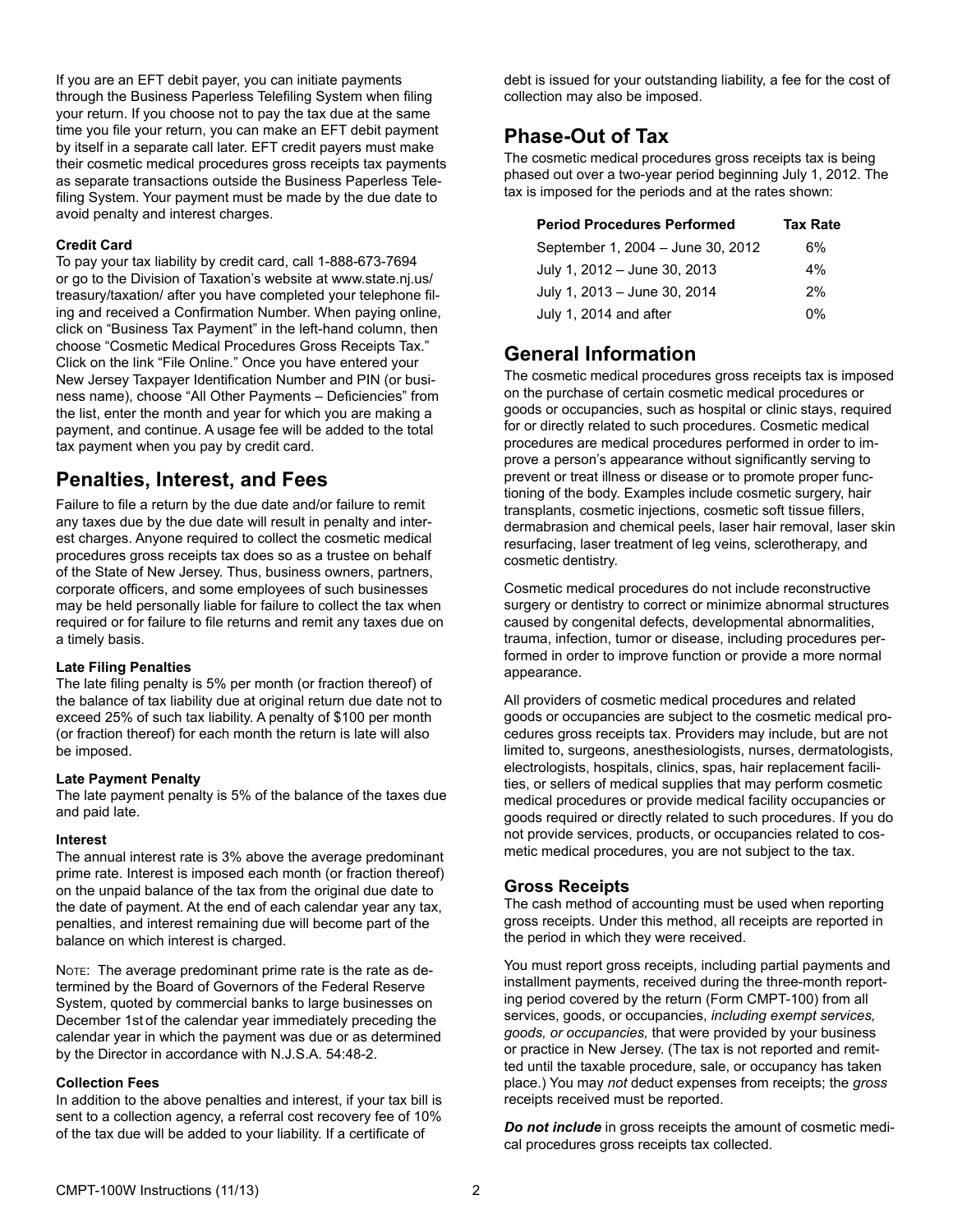### **Exempt Receipts**

You may deduct the amount of all transactions included in gross receipts which are not subject to the cosmetic medical procedures gross receipts tax. No deduction may be taken for any amount which was not included in gross receipts. Exempt receipts include, but are not limited to receipts for:

- Medical procedures, tangible personal property, or occupancies covered by medical insurance.
- Procedures, tangible personal property, or occupancies that are deductible as "medical expenses" for purposes of Federal income tax.
- Services that are only indirectly related to the cosmetic medical procedure (e.g., fees charged for evaluation and referral by a primary care physician, psychiatric consultation, aftercare by a home health aide).

Your records must adequately indicate which receipts are subject to the cosmetic medical procedures gross receipts tax and which receipts are exempt from the tax.

# **Instructions for Telefile Worksheet**

### **Identification**

**New Jersey Taxpayer Identification Number.** Enter your 12-digit New Jersey Taxpayer Identification Number. If your ID number begins with the letters "NJ," enter "6," "5," and the remaining 10 digits. (Note: If you do not enter your ID number correctly, you will not be able to file.)

**PIN/Taxpayer Name.** Enter your 4-digit PIN (Personal Identification Number) or the first four characters of your registered taxpayer name. If you are entering your taxpayer name, use only letters and numbers. Omit symbols and spaces. (Note: If you do not enter your PIN or the first four characters of your taxpayer name correctly, you will not be able to file.)

If you are registered to withhold New Jersey gross income tax from wages or other payments, your cosmetic medical procedures gross receipts tax PIN is the same PIN that you use to file employer withholding tax returns (Forms NJ-927/NJ-500 or Form NJ-927-W) online. If your business does not file employer withholding tax returns, your cosmetic medical procedures gross receipts tax PIN is the same PIN you use to file sales and use tax returns (Forms ST-50/51) online or by phone.

You must update your registration information to report that you are required to collect the tax before you can use your assigned employer or sales tax PIN or the first four characters of your registered taxpayer name to file your cosmetic medical procedures gross receipts tax return. To update your registration information online go to www.state.nj.us/treasury/revenue/.

If you have registered to collect the cosmetic medical procedures gross receipts tax and you cannot access the Business Paperless Telefiling System using either your assigned PIN or the first four characters of your registered taxpayer name, call the Division of Taxation's Customer Service Center or visit a regional office for assistance. See "Where to Get Information" on page 4.

**Contact Phone Number.** Enter the area code and phone number of a contact person for the taxpayer.

**Tax Preparer's Identification Number.** If the return is being filed by a tax preparer, enter the preparer's 9-digit Federal identification number or social security number. This information will be requested during the signature portion of the phone call.

### **Return Period**

**Quarter:** Enter the number that reflects the calendar quarter covered by the return:

- **1** January, February, March
- **2** April, May, June
- **3** July, August, September
- **4** October, November, December

**Year:** Enter the year in which the quarter you are reporting fell.

Example: If you are filing a return for the third quarter of 2013, enter "3" for the quarter and "2013" for the year.

### **Return Information**

**Line 1 – Gross Receipts for Quarter.** Providers of cosmetic medical procedures or tangible personal property or occupancies, such as hospital or clinic stays, related to cosmetic medical procedures must enter on Line 1 the total gross receipts received during the three-month reporting period covered by the return from all services, goods, or occupancies that were provided by your business or practice in New Jersey. See "Gross Receipts" on page 2 for more information. If you had no gross receipts for the quarter, enter "0."

**Line 2 – Exempt Receipts.** Enter on Line 2 the amount of all receipts included on Line 1 which are not subject to the cosmetic medical procedures gross receipts tax. See "Exempt Receipts" above for more information. If you had no exempt receipts for the quarter, enter "0."

**Line 3 – Amount of Tax Collected.** Enter on Line 3 the amount of cosmetic medical procedures gross receipts tax collected for the quarter. If you did not collect any cosmetic medical procedures gross receipts tax for the quarter, enter "0."

**Line 4 – Cosmetic Medical Procedures Gross Receipts Tax Due.** The system will calculate the cosmetic medical procedures gross receipts tax due and provide the amount to you. (The amount of tax due may be greater than the amount collected.) Enter the amount stated on Line 4.

**Line 5 – Penalty and Interest.** Compute any penalty and interest charges incurred for late payment and/or late filing for the quarter and enter the amount on Line 5. If you are unable to determine this amount, enter "0." You will be billed for any penalty or interest due.

**Line 6 – Total Amount Due.** The system will calculate the total amount due for the quarter and provide the amount to you. Enter the amount stated on Line 6. If you have a balance due, you must pay by e-check, credit card, or EFT. See "How to Pay" on page 1. You are not required to submit your payment on the same date as your telephone call, however, your payment must be made by the due date to avoid penalty and interest charges.